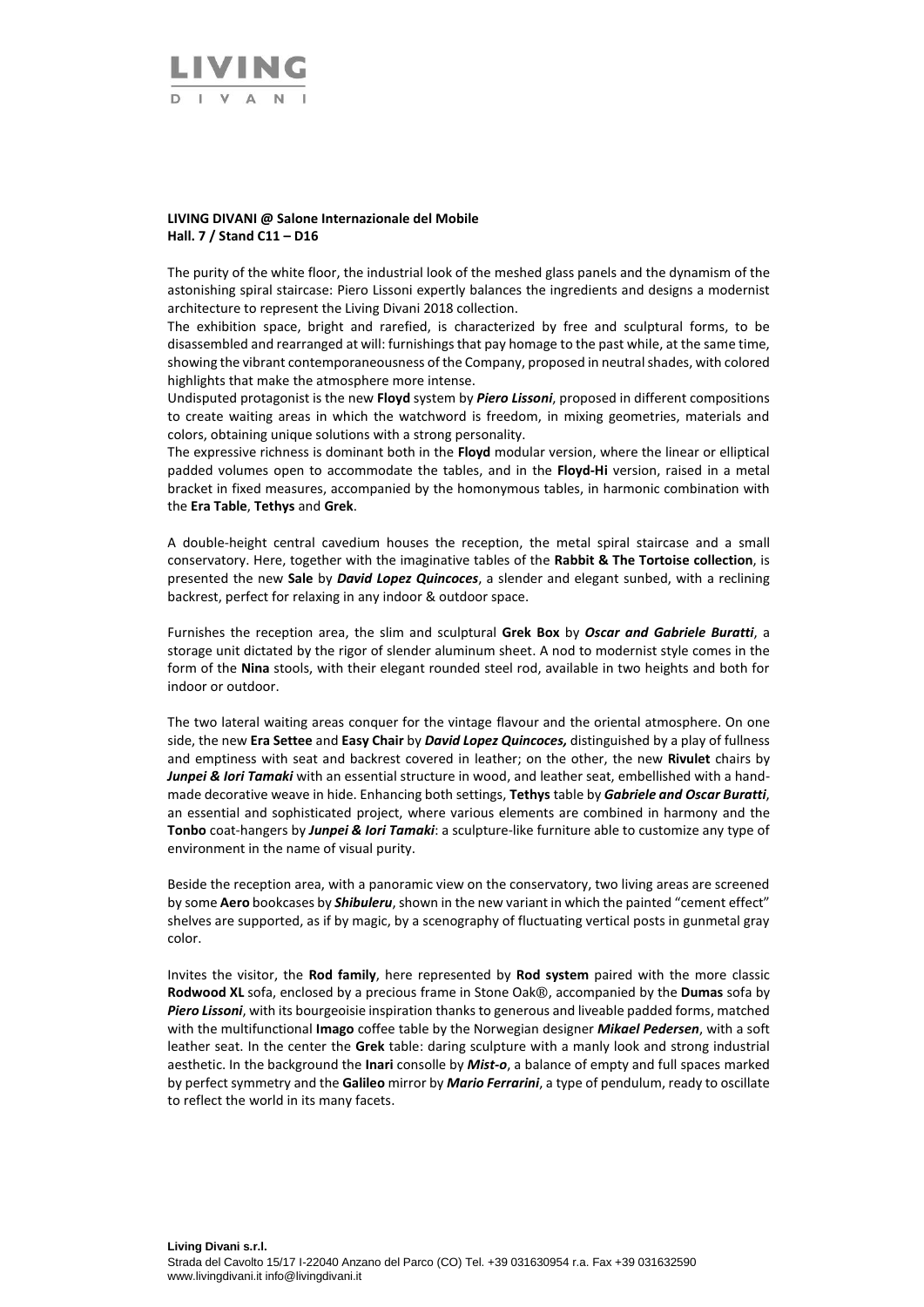

In the second area, an **Extrasoft** composition here presented in the new hide upholstery, a tactile finish made of tradition and craftmanship values, is accompanied by the new **Tethys** "C-shaped" table, also perfect as a free-standing side table. Completing the setting, two **Frog** armchairs by *Piero Lissoni* with their unconventional pose, and the new **Kiwi** tables and **Clivio** daybed by *Keiji Takeuchi*, where the poetics of minimalism give life to furniture that loses its three-dimensionality looking for an extreme lightness.

A night area completes the presentation proposing a **Rod Bed** by *Piero Lissoni* with the headboard enriched with quilting and buttons at sight, accompanied by the **Track** bench by *David Lopez Quincoces*, the **Moon** bedside table by *Mist-o* and the new **Era bedside table** showing its two-colored metal legs, wooden top and brightly lacquered front and sides.

Designed to reclaim some time for yourself, the **Pebble** writing desk/ vanity table by *Studio Lanzavecchia + Wai* is inspired by the materiality and organic form of the stones and amazes for the sophisticated details, such as the irregular mirror and the leather covering of the top.

Finally, to indulge in relaxation, the **Flow** rocking chairs by *Shibuleru* in soft leather with integrated headrest, are combined with the **Era Table** and the **Ceiba Screen** by *Luis Arrivillaga*, fabric panels adorning the wooden frame system.

On the mezzanine, a living area for informal meetings shows the tables **Plane** and **Tethys**, and the **Track** bench with some brand's representative products: the curvilinear shapes of **Rod Bean**, the asymmetric charm of **NeoWall** and the enveloping lines of **Confident** armchair; different languages that are mixed in Living Divani's catalogue to meet the different needs of the market. The area is delimitated by the **Grek Box** by *Oscar and Gabriele Buratti* and some **Off Cut** bookcases by *Nathan*  Yong, designed by assembling interlocking laths of solid wood, made from off-cuts of other pieces of furniture.

The first private area proposes the padded **Era Sofa, Armchair and Table** together with the **Aero** bookcase, while a second meeting room, suitable for both a dining room and an office, presents the **Notes** table by *Massimo Mariani* with a blue glass top surrounded by the **Era chairs** and the **Bukva**  bookcase by *Victor Vasilev*, a sort of artwork hanging on the wall.

To conclude, the working area combines the **Wedge** table in the "cement-effect" finishing, with different Living Divani chairs arranged in a random mix to stimulate creativity: the **Grace** chairs collection by *Giopato & Coombes*, the **George's** and the **Mini Tombolo**, the elegant **Maja D** armchair with short and long garment, and the last arrived **Rivulet** chair by *Junpei & Iori Tamaki*.

Completes and further enhances the overall presentation a wide range of accessories, such as the **Ceiba** coat-hanger by *Luis Arrivillaga*, the rugs belonging to the **Kumo Collection** by *Mist-o* and the **Carpet and Sin Titulo Collections** design *Harry Paul,* together with the **Styling project** by *Elisa Ossino Studio* which refines the idea of a "Living Divani world" in every little detail.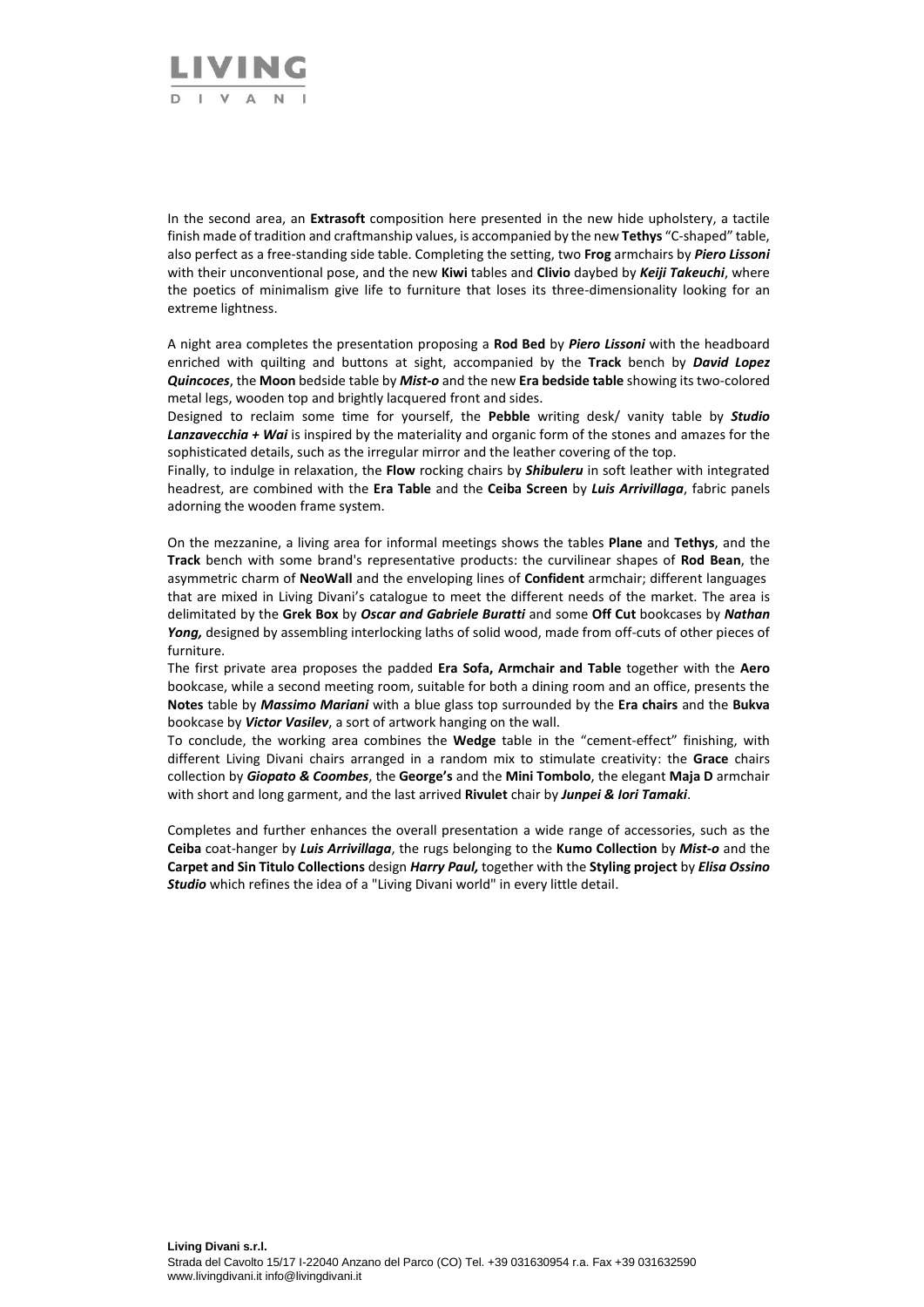

# **LIVING DIVANI @ Red Lounge FieraMilano Rho/Pero From 17th to 22nd April 2018**

With the perfection and the harmonious proportions that distinguish its style, Living Divani contributes to the setting of the **Red Lounge**, meeting point for journalists and VIP guests at the Milano-Rho Fair.

The project, entrusted this year to the *Lissoni Associati*studio, identifies different work and relaxation areas, using a series of iconic **Living Divani** pieces.

Style and sophistication are the features of the **Rod** sofa, characterized by slender back and inviting cushions in the shades of dark gray, and of the **Lipp** sofa, which reinterprets the luxurious capitonné style with a contemporary geometrical spirit.

To wander off **Daydream**, a casual chic daybed characterized by a hand-made weaved structure accompanied by cozy and elegant cushions.

Invite to linger and rest the **Confident** armchairs with rounded and welcoming shapes, a pair of charcoal gray **Chauffeuse**, re-presenting in a modern key the "traditional armchair", and some **Softwall poufs.** 

Some **Maja D** chairs are also proposed boasting a fresh casual-chic look with their new short garment. To complete the presentation, the **Grek** low tables with a manly look and strong industrial aesthetic, the **Family Lounge Table** in black and the **Ile Table** with black glass top, for environments with a contemporary international style, which reveals the quality of Made in Italy in all its details.

### **LIVING DIVANI** @ **SANLORENZO Il Mare a Milano - Yachtville Triennale di Milano Viale Emilio Alemagna, 6 Milan From 17th to 22nd April 2018**

Always at the forefront in establishing virtuous relationships with Made in Italy excellences, Living Divani is among the protagonists of the Fuorisalone installation of **Sanlorenzo nautical atelier at La Triennale in Milan**, reference point in the city for architecture and design.

Freely inspired by the scenography adopted by the director Lars Von Trier in the film Dogville, Il Mare a Milano - Yachtville presents the innovative interior design project signed by Piero Lissoni for the **Sanlorenzo crossover yacht SX88**.

Inside the exhibition space at La Triennale, the shape of the yacht is replicated on the ground through a graphic which invites visitors to move freely, from stern to bow, in an area that faithfully reproduces the open space of SX88, between the furniture used on board.

Creates an outdoor lounge in the main deck the soft comfort of **Extrasoft**, the iconic modular sofa designed for Living Divani by Piero Lissoni, combined with some **Ile Table**, characterized by marble tops, custom made for this project.

The internal living area is embellished with the formal purity of another piece designed by Piero Lissoni, the **Rod** sofa, characterized by slender back and inviting cushions enhanced with fabrics in warm shades.

The table-sculpture **Menhir** made of black marquinia marble enhances the space with elegance thanks to its timeless look. Completing the set of Living Divani's proposals the lively and casual **Bolle** stools by Nathan Yong.

Born from the strong stylistic and design affinity, the complicity between Living Divani and Sanlorenzo Yacht confirms from one hand, the particular direction undertaken by the nautical atelier in bringing the concepts of architecture and design on board, and, from the other, the interest of the Company from Brianza for a sector which represents one of the most interesting facets of the contract world.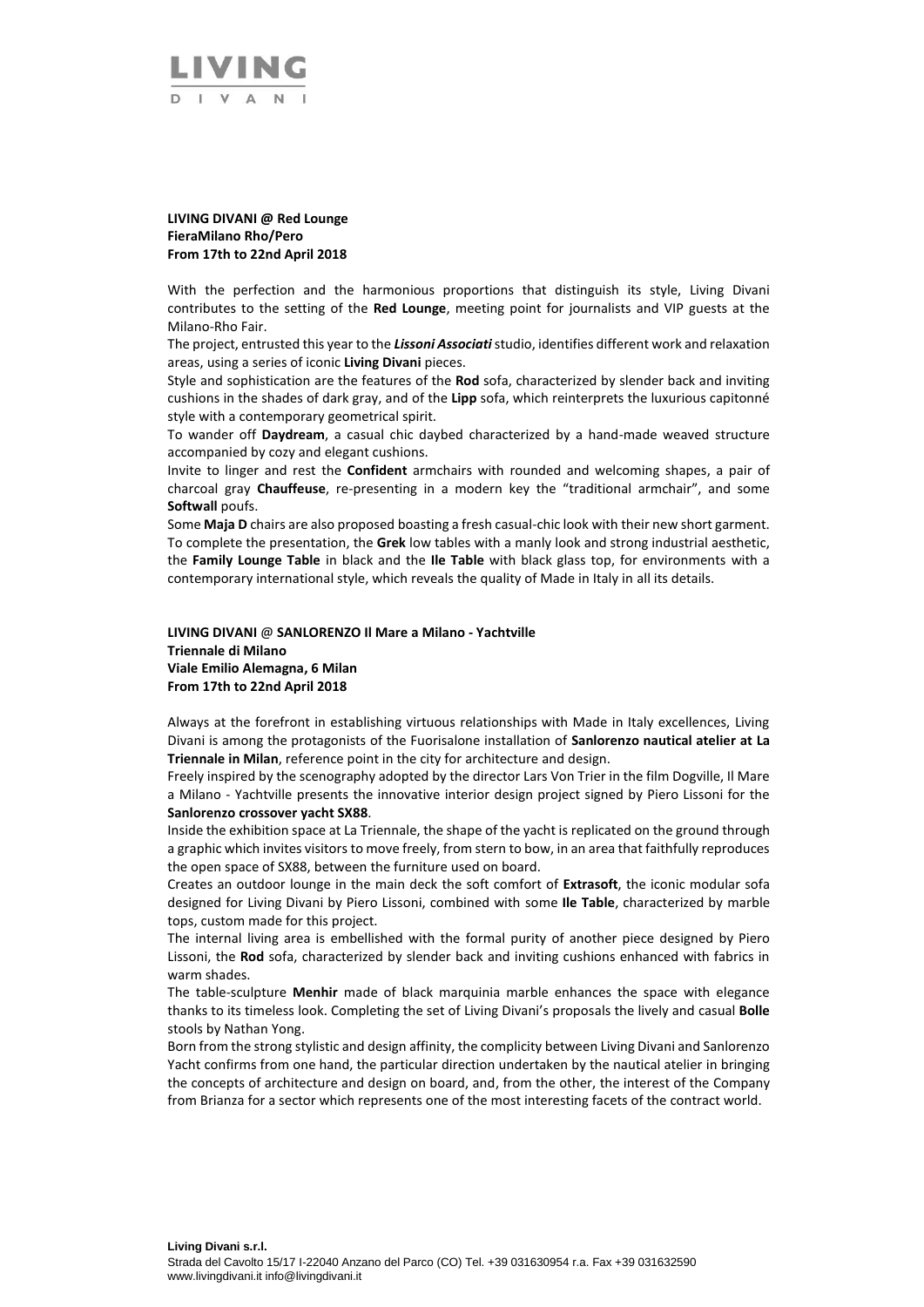

### **LIVING DIVANI @ Storie. Design italiano Triennale di Milano Viale Emilio Alemagna, 6 Milan From 14th April 2018 to 20th February 2019**

The **Frog** armchair, iconic product for Living Divani designed in 1995 by Piero Lissoni, is featured in the new exhibition at the **Triennale Design Museum**, created with the aim of showing the excellences of Italian design from original points of view.

The 11th edition entitled "Storie. Design italiano ", curated by Chiara Alessi, Maddalena Dalla Mura, Manolo De Giorgi, Vanni Pasca and Raimonda Riccini under the direction of Studio Calvi Brambilla, tells the story of Italian design through a plurality of voices, which contribute to define its complex nature. Low, wide, generous, lively, homage to the most fabled of animals, next to a pond and ready to jump, Frog is shown in one of its different versions that have renewed its image over time while still remaining faithful to itself, embodying the design value of Living Divani.

# **LIVING DIVANI @ Audi City Lab Interni House in Motion Corso Venezia, 11 Milan From 16th to 22th April 2018**

Living Divani enters the circuit of one of the most awaited events of the Fuorisalone, the **Interni House in Motion** exhibition, furnishing the installation at **Audi City Lab** in Corso Venezia 11 in Milan, a laboratory of ideas and meetings regarding the relationship between human, technology and innovation.

The project by *Point.Architects* involves both the sixteenth-century portico on the ground floor and part of the internal spaces of the Ex Archiepiscopal Seminary: an evocative location, which becomes the perfect setting for the Brand's indoor and outdoor collection.

The soft and malleable lines of **Extrasoft**, a modular sofa that in all its various compositions always guarantees comfort for visitors, are accompanied by the **Family Lounge Table**.

The **Frog** armchairs with their intriguing shapes, combined with the **Jelly Table**, furnish the internal lounge with personality and dynamism, giving life to informal areas where lingering in meetings. Even the indoor is enchanted by different casual and welcoming **Extrasoft** seats that are arranged side by side in geometrical configurations but with irregular contours.

The **Nina** stools, orthogonal projections that trace the harmonic curvature of a moon on the ground, elegantly complete the setting of the bar / cocktail counter.

This collaboration with Audi City Lab once again demonstrates the ability of Living Divani to dialogue with parallel worlds, such as the automotive sector, which orbit around the same core values of technological innovation, craftsmanship and creativity.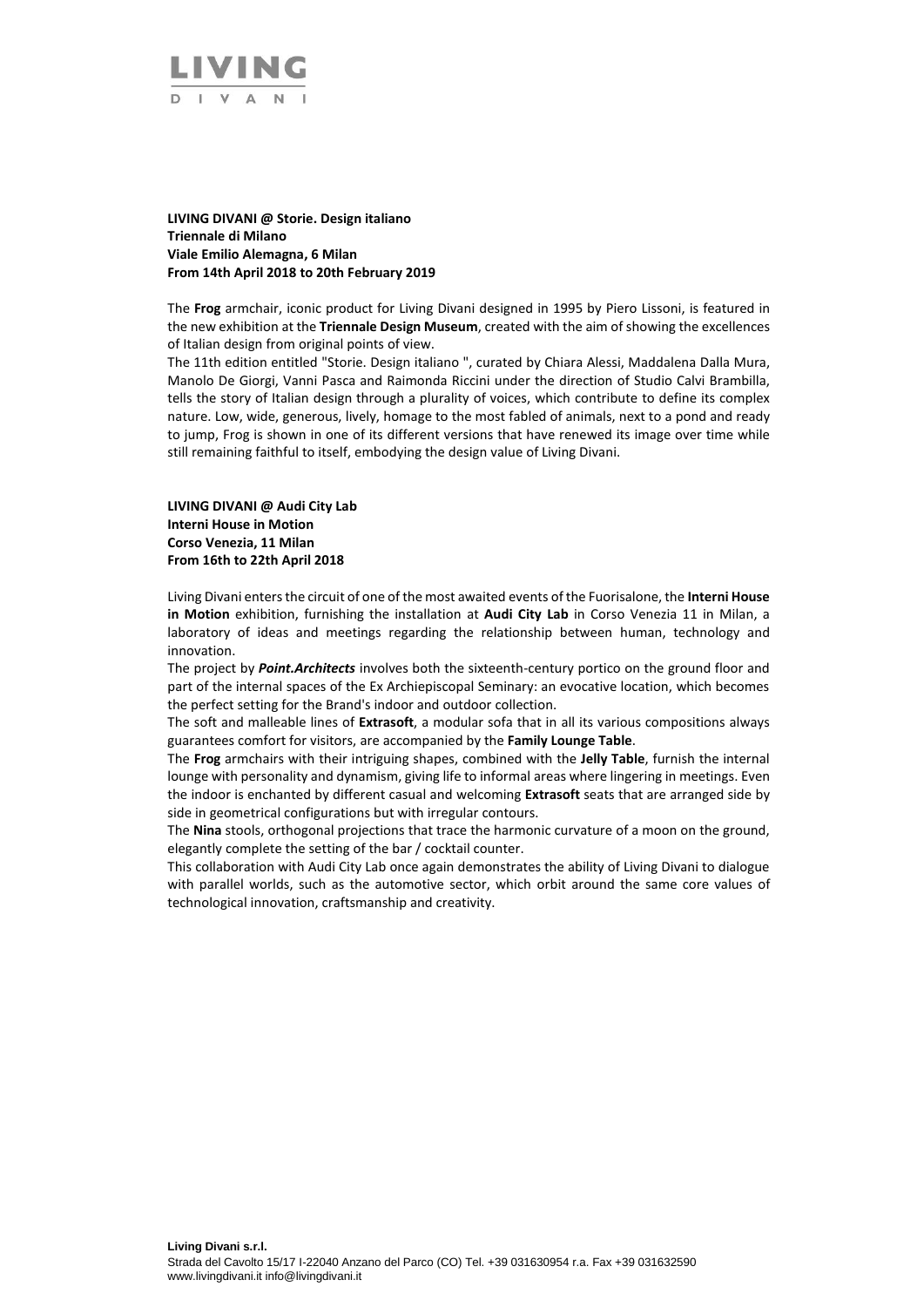

**LIVING DIVANI @ Superdesign Show 2018 - Superloft Superstudio Più Via Tortona, 27 Milan From 17th to 22nd April 2018**

Living Divani is present at Superstudio, the excellent location of the Fuorisalone in the Tortona area, for the occasion of the Superdesign Show project, which offers a complete overview on the new trends in living.

Among the most awaited works that will light up Superstudio, the **Superloft curated by Giulio Cappellini**, an imaginary but real-looking, cool and eclectic house that combines the most iconic pieces of major design brands, in a mix of modernity and innovation.

From the living room to the kitchen, from the bedroom to the veranda, the different rooms of this international dwelling propose a continuum of Living Divani's proposals.

Fluid and dynamic shapes for **Rod Bean**, a sofa that with its curves and the double depth of its cushions, becomes a fundamental presence in the living area. Evanescent and with a strong visual impact, the glossy lacquered red **Era** coffee tables are combined with the **Lipp** velvet armchairs, precious cocooning which enclose in a refined covering with diamond-shaped quilting, making the living even more charming. Two **Carbon Frog** are located in the passageway that leads to the fitness area: light and essential armchairs that evoke summer atmospheres. The enveloping lines of **Confident**, here proposed in olive velvet, complete the setting.

In the bedroom, the focus is on the accessories: **Tonbo** a coat-hanger by Junpei & Iori Tamaki, a sculptural-like furniture characterized by visual purity, the enchanting **Galileo** mirror, a type of pendulum ready to oscillate to reflect the world in its many facets, accompanied by a white painted **Family Chair** with a remarkable magnified optical effect.

In the passage toward the outdoor area two **Sale** are presented: slender and sophisticated sunbed with a reclining backrest.

Finally, the outdoor is designed to give freshness and youthfulness to the loft. Ideal for this purpose, the choice of the **Flow** rocking chair, perfect solution under the sun of the Californian beaches or on a terrace in Milan, combined with the smooth yet transgressive lines of **Bubble Rock**, a sofa with an unconventional look, here proposed in a cherry-colour version. The black tables of the **Rabbit & the Tortoise Collection** create a whimsical and poetic background**.** The overall presentation shows a wideranging environment that narrates the pleasure of living in cozy spaces, either in domestic or outdoor areas.

**LIVING DIVANI @ The Litta Variations: 4th Movement Palazzo Litta Corso Magenta, 24 Milan From 17th to 22nd April 2018** 

Living Divani reconfirms its presence for the second year at Palazzo Litta for the exhibition **"The Litta Variations:4th movement"** orchestrated by *MoscaPartners in collaboration with the magazine Damn°*. Active in the contract world and important partner of the most prestigious architectural firms, offering a wide catalogue and the possibility of developing ad hoc projects, Living Divani contributes to the "Tempietto nel Bosco" installation by *Asif Khan*, an international architect engaged in developing his discipline toward innovative and unexpected directions. Inside a stylized forest, reconstructed through a framework of wooden structures, are hung different seats in woven tubular supplied by the Company, a contemporary reinterpretation of the traditional outdoor hammock in a deluxe way.

A place devoted to relaxation, which expresses the aesthetic research and the Made in Italy craftmanship of which Living Divani is ambassador.